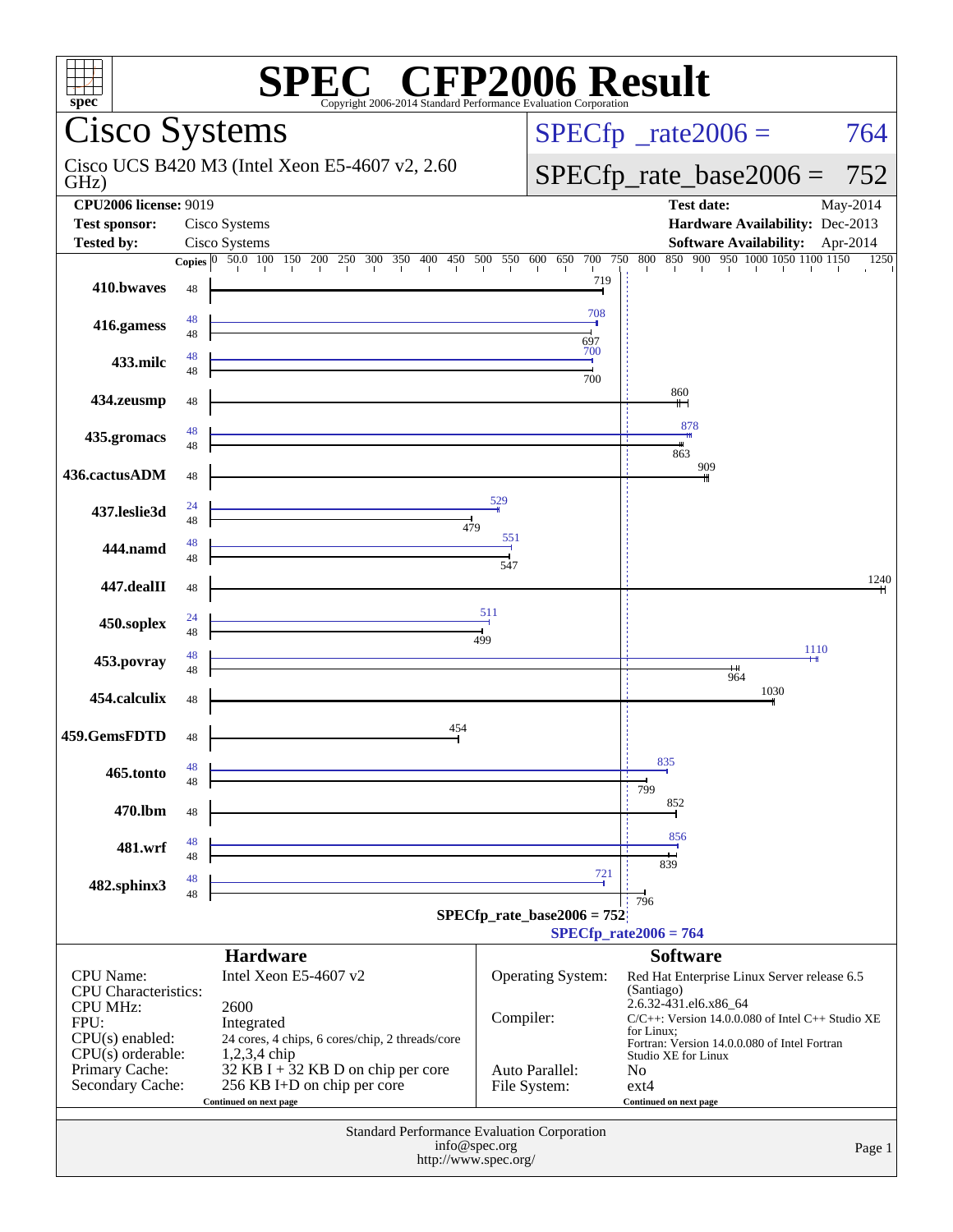

Cisco Systems

GHz) Cisco UCS B420 M3 (Intel Xeon E5-4607 v2, 2.60  $SPECfp_rate2006 = 764$  $SPECfp_rate2006 = 764$ 

### [SPECfp\\_rate\\_base2006 =](http://www.spec.org/auto/cpu2006/Docs/result-fields.html#SPECfpratebase2006) 752

| <b>CPU2006 license: 9019</b>                                               |                                                                                                                                                      |                                                                                    | <b>Test date:</b><br>May-2014                                    |
|----------------------------------------------------------------------------|------------------------------------------------------------------------------------------------------------------------------------------------------|------------------------------------------------------------------------------------|------------------------------------------------------------------|
| <b>Test sponsor:</b>                                                       | Cisco Systems                                                                                                                                        |                                                                                    | <b>Hardware Availability:</b> Dec-2013                           |
| <b>Tested by:</b>                                                          | Cisco Systems                                                                                                                                        |                                                                                    | <b>Software Availability:</b><br>Apr-2014                        |
| L3 Cache:<br>Other Cache:<br>Memory:<br>Disk Subsystem:<br>Other Hardware: | 15 MB I+D on chip per chip<br>None<br>256 GB (32 x 8 GB 2Rx4 PC3-14900R-13, ECC,<br>running at 1333 MHz and CL9)<br>1 X 300 GB 15000 RPM SAS<br>None | <b>System State:</b><br><b>Base Pointers:</b><br>Peak Pointers:<br>Other Software: | Run level 3 (multi-user)<br>$32/64$ -bit<br>$32/64$ -bit<br>None |

#### **[Results Table](http://www.spec.org/auto/cpu2006/Docs/result-fields.html#ResultsTable)**

|                   |               | <b>Base</b>    |       |                |            |                |              | <b>Peak</b>   |                |              |                |              |                |              |  |
|-------------------|---------------|----------------|-------|----------------|------------|----------------|--------------|---------------|----------------|--------------|----------------|--------------|----------------|--------------|--|
| <b>Benchmark</b>  | <b>Copies</b> | <b>Seconds</b> | Ratio | <b>Seconds</b> | Ratio      | <b>Seconds</b> | <b>Ratio</b> | <b>Copies</b> | <b>Seconds</b> | <b>Ratio</b> | <b>Seconds</b> | <b>Ratio</b> | <b>Seconds</b> | <b>Ratio</b> |  |
| 410.bwaves        | 48            | 907            | 719   | 908            | 719        | 909            | 718          | 48            | 907            | 719          | 908            | 719          | 909            | 718          |  |
| 416.gamess        | 48            | 1348           | 697   | 1347           | 698        | 1348           | 697          | 48            | 1328           | 708          | 1331           | 706          | 1326           | 709          |  |
| $433$ .milc       | 48            | 629            | 700   | 630            | <b>700</b> | 630            | <b>700</b>   | 48            | 630            | 700          | 630            | 700          | 630            | 699          |  |
| 434.zeusmp        | 48            | 499            | 875   | 508            | <b>860</b> | 510            | 856          | 48            | 499            | 875          | 508            | 860          | 510            | 856          |  |
| 435.gromacs       | 48            | 396            | 865   | 398            | 860        | 397            | 863          | 48            | 392            | 874          | 390            | 878          | 389            | 880          |  |
| 436.cactusADM     | 48            | 634            | 905   | 631            | 909        | 629            | 912          | 48            | 634            | 905          | 631            | 909          | 629            | 912          |  |
| 437.leslie3d      | 48            | 943            | 479   | 944            | 478        | 943            | 479          | 24            | 426            | 529          | 427            | 529          | 429            | 525          |  |
| 444.namd          | 48            | 703            | 547   | 703            | 548        | 703            | 547          | 48            | 699            | 551          | 698            | 552          | 698            | 551          |  |
| 447.dealII        | 48            | 444            | 1240  | 444            | 1240       | 447            | 1230         | 48            | 444            | 1240         | 444            | 1240         | 447            | 1230         |  |
| $450$ .soplex     | 48            | 803            | 499   | 806            | 497        | 803            | 499          | 24            | 392            | 511          | 392            | 511          | 393            | 510          |  |
| 453.povray        | 48            | 268            | 954   | 264            | 968        | 265            | 964          | 48            | 230            | <b>1110</b>  | 232            | 1100         | 230            | 1110         |  |
| 454.calculix      | 48            | 384            | 1030  | 384            | 1030       | 384            | 1030         | 48            | 384            | 1030         | 384            | 1030         | 384            | 1030         |  |
| 459.GemsFDTD      | 48            | 1120           | 455   | 1122           | 454        | 1122           | 454          | 48            | 1120           | 455          | 1122           | 454          | 1122           | 454          |  |
| 465.tonto         | 48            | 591            | 799   | 591            | 800l       | 592            | 797          | 48            | 565            | 837          | 566            | 835          | 566            | 835          |  |
| 470.1bm           | 48            | 773            | 854   | 774            | 852        | 774            | 852          | 48            | 773            | 854          | 774            | 852          | 774            | 852          |  |
| $481$ .wrf        | 48            | 639            | 839   | 639            | 839        | 628            | 854          | 48            | 627            | 855          | 626            | 856          | 626            | 857          |  |
| $482$ .sphinx $3$ | 48            | 1177           | 795   | 1175           | <b>796</b> | 1174           | 797          | 48            | 1297           | 721          | 1296           | 722          | 1301           | 719          |  |
|                   |               |                |       |                |            |                |              |               |                |              |                |              |                |              |  |

Results appear in the [order in which they were run.](http://www.spec.org/auto/cpu2006/Docs/result-fields.html#RunOrder) Bold underlined text [indicates a median measurement.](http://www.spec.org/auto/cpu2006/Docs/result-fields.html#Median)

#### **[Submit Notes](http://www.spec.org/auto/cpu2006/Docs/result-fields.html#SubmitNotes)**

 The numactl mechanism was used to bind copies to processors. The config file option 'submit' was used to generate numactl commands to bind each copy to a specific processor. For details, please see the config file.

#### **[Operating System Notes](http://www.spec.org/auto/cpu2006/Docs/result-fields.html#OperatingSystemNotes)**

Stack size set to unlimited using "ulimit -s unlimited"

Standard Performance Evaluation Corporation [info@spec.org](mailto:info@spec.org) <http://www.spec.org/>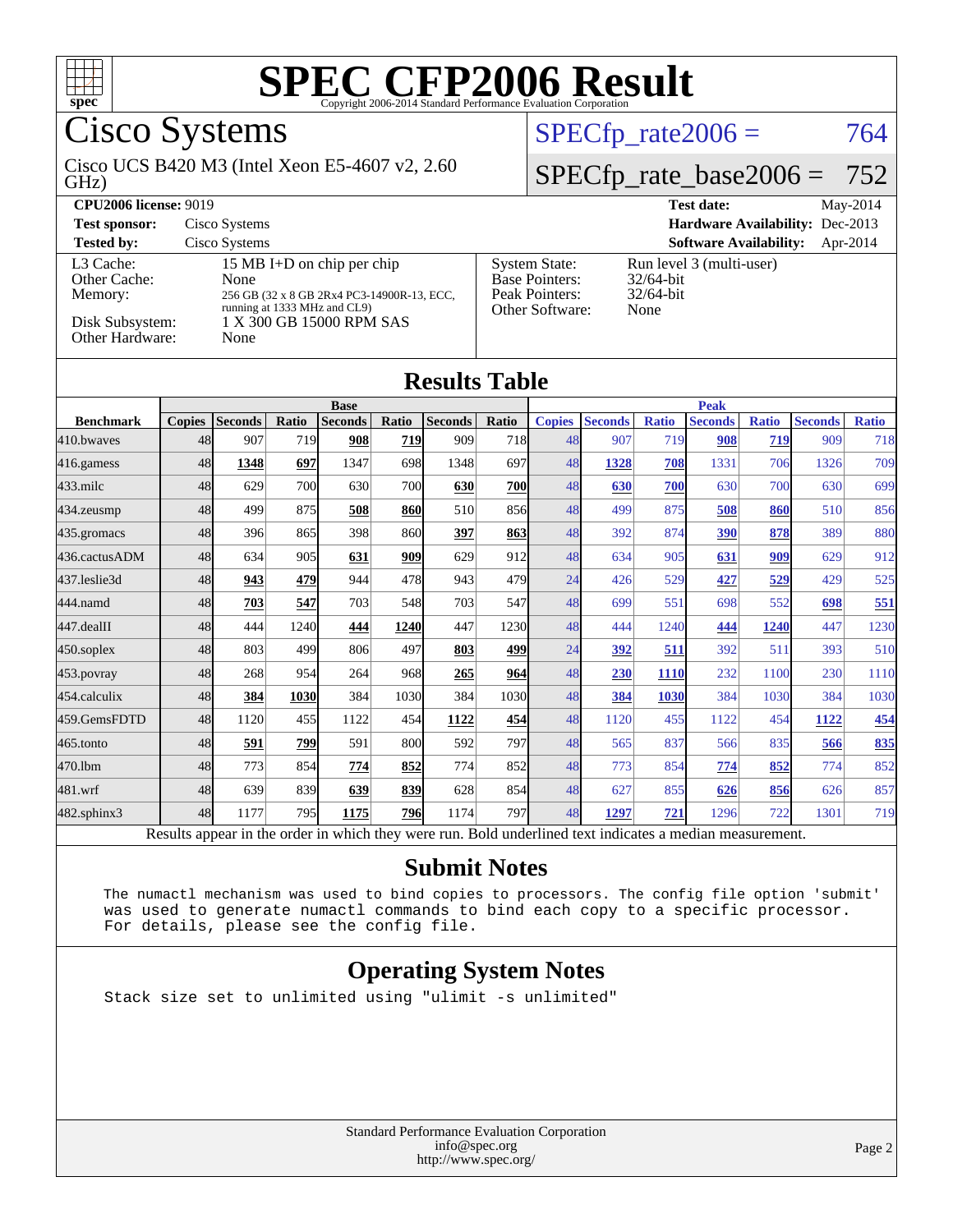

Cisco Systems

GHz) Cisco UCS B420 M3 (Intel Xeon E5-4607 v2, 2.60  $SPECTp\_rate2006 = 764$ 

### [SPECfp\\_rate\\_base2006 =](http://www.spec.org/auto/cpu2006/Docs/result-fields.html#SPECfpratebase2006) 752

**[CPU2006 license:](http://www.spec.org/auto/cpu2006/Docs/result-fields.html#CPU2006license)** 9019 **[Test date:](http://www.spec.org/auto/cpu2006/Docs/result-fields.html#Testdate)** May-2014 **[Test sponsor:](http://www.spec.org/auto/cpu2006/Docs/result-fields.html#Testsponsor)** Cisco Systems **[Hardware Availability:](http://www.spec.org/auto/cpu2006/Docs/result-fields.html#HardwareAvailability)** Dec-2013 **[Tested by:](http://www.spec.org/auto/cpu2006/Docs/result-fields.html#Testedby)** Cisco Systems **[Software Availability:](http://www.spec.org/auto/cpu2006/Docs/result-fields.html#SoftwareAvailability)** Apr-2014

#### **[Platform Notes](http://www.spec.org/auto/cpu2006/Docs/result-fields.html#PlatformNotes)**

Standard Performance Evaluation Corporation [info@spec.org](mailto:info@spec.org) Intel HT Technology = Enabled CPU performance set to HPC Power Technology set to Custom CPU Power State C6 set to Disabled CPU Power State C1 Enhanced set to Disabled Memory RAS configuration set to Maximum Performance DRAM Clock Throttling Set to Performance Sysinfo program /opt/cpu2006-1.4/config/sysinfo.rev6818 \$Rev: 6818 \$ \$Date:: 2012-07-17 #\$ e86d102572650a6e4d596a3cee98f191 running on b420m3 Tue May 20 09:48:00 2014 This section contains SUT (System Under Test) info as seen by some common utilities. To remove or add to this section, see: <http://www.spec.org/cpu2006/Docs/config.html#sysinfo> From /proc/cpuinfo model name : Intel(R) Xeon(R) CPU E5-4607 v2 @ 2.60GHz 4 "physical id"s (chips) 48 "processors" cores, siblings (Caution: counting these is hw and system dependent. The following excerpts from /proc/cpuinfo might not be reliable. Use with caution.) cpu cores : 6 siblings : 12 physical 0: cores 0 1 2 3 4 5 physical 1: cores 0 1 2 3 4 5 physical 2: cores 0 1 2 3 4 5 physical 3: cores 0 1 2 3 4 5 cache size : 15360 KB From /proc/meminfo MemTotal: 264499732 kB HugePages\_Total: 0 Hugepagesize: 2048 kB /usr/bin/lsb\_release -d Red Hat Enterprise Linux Server release 6.5 (Santiago) From /etc/\*release\* /etc/\*version\* redhat-release: Red Hat Enterprise Linux Server release 6.5 (Santiago) system-release: Red Hat Enterprise Linux Server release 6.5 (Santiago) system-release-cpe: cpe:/o:redhat:enterprise\_linux:6server:ga:server uname -a: Linux b420m3 2.6.32-431.el6.x86\_64 #1 SMP Sun Nov 10 22:19:54 EST 2013 x86\_64 x86\_64 x86\_64 GNU/Linux run-level 3 May 19 20:52 SPEC is set to: /opt/cpu2006-1.4 Filesystem Type Size Used Avail Use% Mounted on<br>
/dev/sdal ext4 275G 11G 250G 5% / /dev/sda1 ext4 275G 11G 250G 5% / Continued on next page

<http://www.spec.org/>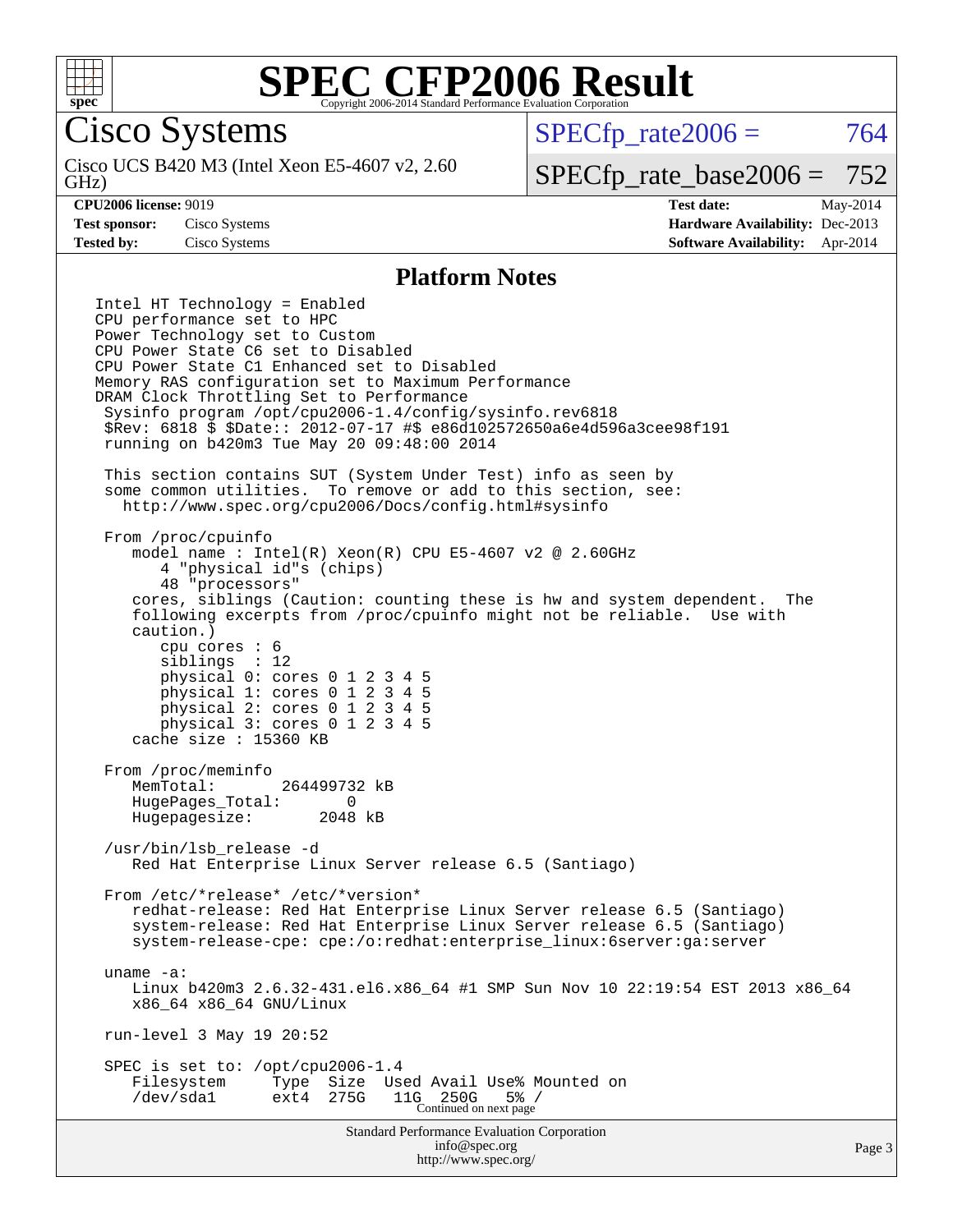

Cisco Systems

GHz) Cisco UCS B420 M3 (Intel Xeon E5-4607 v2, 2.60  $SPECTp\_rate2006 = 764$ 

[SPECfp\\_rate\\_base2006 =](http://www.spec.org/auto/cpu2006/Docs/result-fields.html#SPECfpratebase2006) 752

**[CPU2006 license:](http://www.spec.org/auto/cpu2006/Docs/result-fields.html#CPU2006license)** 9019 **[Test date:](http://www.spec.org/auto/cpu2006/Docs/result-fields.html#Testdate)** May-2014 **[Test sponsor:](http://www.spec.org/auto/cpu2006/Docs/result-fields.html#Testsponsor)** Cisco Systems **[Hardware Availability:](http://www.spec.org/auto/cpu2006/Docs/result-fields.html#HardwareAvailability)** Dec-2013 **[Tested by:](http://www.spec.org/auto/cpu2006/Docs/result-fields.html#Testedby)** Cisco Systems **[Software Availability:](http://www.spec.org/auto/cpu2006/Docs/result-fields.html#SoftwareAvailability)** Apr-2014

#### **[Platform Notes \(Continued\)](http://www.spec.org/auto/cpu2006/Docs/result-fields.html#PlatformNotes)**

 Additional information from dmidecode: BIOS Cisco Systems, Inc. B420M3.2.2.1.8.042120142113 04/21/2014 Memory: 32x 0xAD00 HMT31GR7EFR4C-RD 8 GB 1333 MHz 2 rank 16x NO DIMM NO DIMM

(End of data from sysinfo program)

#### **[General Notes](http://www.spec.org/auto/cpu2006/Docs/result-fields.html#GeneralNotes)**

Environment variables set by runspec before the start of the run: LD\_LIBRARY\_PATH = "/opt/cpu2006-1.4/libs/32:/opt/cpu2006-1.4/libs/64:/opt/cpu2006-1.4/sh"

 Binaries compiled on a system with 1x Core i7-860 CPU + 8GB memory using RedHat EL 6.4 Transparent Huge Pages enabled with: echo always > /sys/kernel/mm/redhat\_transparent\_hugepage/enabled Filesystem page cache cleared with: echo 1> /proc/sys/vm/drop\_caches runspec command invoked through numactl i.e.: numactl --interleave=all runspec <etc>

### **[Base Compiler Invocation](http://www.spec.org/auto/cpu2006/Docs/result-fields.html#BaseCompilerInvocation)**

[C benchmarks](http://www.spec.org/auto/cpu2006/Docs/result-fields.html#Cbenchmarks):  $icc$   $-m64$ 

[C++ benchmarks:](http://www.spec.org/auto/cpu2006/Docs/result-fields.html#CXXbenchmarks) [icpc -m64](http://www.spec.org/cpu2006/results/res2014q3/cpu2006-20140606-29836.flags.html#user_CXXbase_intel_icpc_64bit_bedb90c1146cab66620883ef4f41a67e)

[Fortran benchmarks](http://www.spec.org/auto/cpu2006/Docs/result-fields.html#Fortranbenchmarks): [ifort -m64](http://www.spec.org/cpu2006/results/res2014q3/cpu2006-20140606-29836.flags.html#user_FCbase_intel_ifort_64bit_ee9d0fb25645d0210d97eb0527dcc06e)

[Benchmarks using both Fortran and C](http://www.spec.org/auto/cpu2006/Docs/result-fields.html#BenchmarksusingbothFortranandC): [icc -m64](http://www.spec.org/cpu2006/results/res2014q3/cpu2006-20140606-29836.flags.html#user_CC_FCbase_intel_icc_64bit_0b7121f5ab7cfabee23d88897260401c) [ifort -m64](http://www.spec.org/cpu2006/results/res2014q3/cpu2006-20140606-29836.flags.html#user_CC_FCbase_intel_ifort_64bit_ee9d0fb25645d0210d97eb0527dcc06e)

### **[Base Portability Flags](http://www.spec.org/auto/cpu2006/Docs/result-fields.html#BasePortabilityFlags)**

 410.bwaves: [-DSPEC\\_CPU\\_LP64](http://www.spec.org/cpu2006/results/res2014q3/cpu2006-20140606-29836.flags.html#suite_basePORTABILITY410_bwaves_DSPEC_CPU_LP64) 416.gamess: [-DSPEC\\_CPU\\_LP64](http://www.spec.org/cpu2006/results/res2014q3/cpu2006-20140606-29836.flags.html#suite_basePORTABILITY416_gamess_DSPEC_CPU_LP64) 433.milc: [-DSPEC\\_CPU\\_LP64](http://www.spec.org/cpu2006/results/res2014q3/cpu2006-20140606-29836.flags.html#suite_basePORTABILITY433_milc_DSPEC_CPU_LP64) 434.zeusmp: [-DSPEC\\_CPU\\_LP64](http://www.spec.org/cpu2006/results/res2014q3/cpu2006-20140606-29836.flags.html#suite_basePORTABILITY434_zeusmp_DSPEC_CPU_LP64) 435.gromacs: [-DSPEC\\_CPU\\_LP64](http://www.spec.org/cpu2006/results/res2014q3/cpu2006-20140606-29836.flags.html#suite_basePORTABILITY435_gromacs_DSPEC_CPU_LP64) [-nofor\\_main](http://www.spec.org/cpu2006/results/res2014q3/cpu2006-20140606-29836.flags.html#user_baseLDPORTABILITY435_gromacs_f-nofor_main) 436.cactusADM: [-DSPEC\\_CPU\\_LP64](http://www.spec.org/cpu2006/results/res2014q3/cpu2006-20140606-29836.flags.html#suite_basePORTABILITY436_cactusADM_DSPEC_CPU_LP64) [-nofor\\_main](http://www.spec.org/cpu2006/results/res2014q3/cpu2006-20140606-29836.flags.html#user_baseLDPORTABILITY436_cactusADM_f-nofor_main) 437.leslie3d: [-DSPEC\\_CPU\\_LP64](http://www.spec.org/cpu2006/results/res2014q3/cpu2006-20140606-29836.flags.html#suite_basePORTABILITY437_leslie3d_DSPEC_CPU_LP64)

Continued on next page

Standard Performance Evaluation Corporation [info@spec.org](mailto:info@spec.org) <http://www.spec.org/>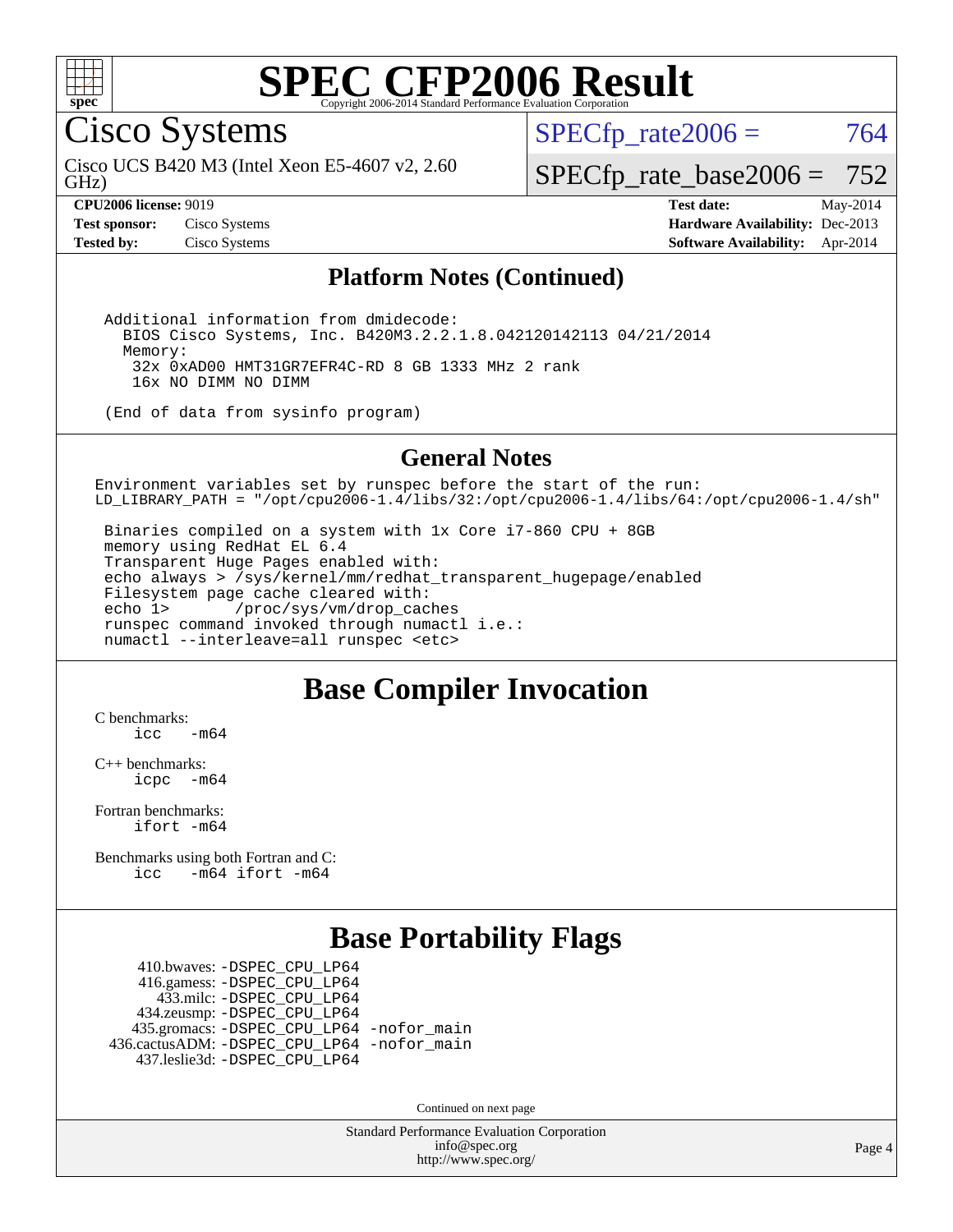

Cisco Systems

GHz) Cisco UCS B420 M3 (Intel Xeon E5-4607 v2, 2.60  $SPECTp\_rate2006 = 764$ 

[SPECfp\\_rate\\_base2006 =](http://www.spec.org/auto/cpu2006/Docs/result-fields.html#SPECfpratebase2006) 752

| <b>Test sponsor:</b> | Cisco Systems |
|----------------------|---------------|
| Tested by:           | Cisco Systems |

**[CPU2006 license:](http://www.spec.org/auto/cpu2006/Docs/result-fields.html#CPU2006license)** 9019 **[Test date:](http://www.spec.org/auto/cpu2006/Docs/result-fields.html#Testdate)** May-2014 **[Hardware Availability:](http://www.spec.org/auto/cpu2006/Docs/result-fields.html#HardwareAvailability)** Dec-2013 **[Software Availability:](http://www.spec.org/auto/cpu2006/Docs/result-fields.html#SoftwareAvailability)** Apr-2014

## **[Base Portability Flags \(Continued\)](http://www.spec.org/auto/cpu2006/Docs/result-fields.html#BasePortabilityFlags)**

 444.namd: [-DSPEC\\_CPU\\_LP64](http://www.spec.org/cpu2006/results/res2014q3/cpu2006-20140606-29836.flags.html#suite_basePORTABILITY444_namd_DSPEC_CPU_LP64) 447.dealII: [-DSPEC\\_CPU\\_LP64](http://www.spec.org/cpu2006/results/res2014q3/cpu2006-20140606-29836.flags.html#suite_basePORTABILITY447_dealII_DSPEC_CPU_LP64) 450.soplex: [-DSPEC\\_CPU\\_LP64](http://www.spec.org/cpu2006/results/res2014q3/cpu2006-20140606-29836.flags.html#suite_basePORTABILITY450_soplex_DSPEC_CPU_LP64) 453.povray: [-DSPEC\\_CPU\\_LP64](http://www.spec.org/cpu2006/results/res2014q3/cpu2006-20140606-29836.flags.html#suite_basePORTABILITY453_povray_DSPEC_CPU_LP64) 454.calculix: [-DSPEC\\_CPU\\_LP64](http://www.spec.org/cpu2006/results/res2014q3/cpu2006-20140606-29836.flags.html#suite_basePORTABILITY454_calculix_DSPEC_CPU_LP64) [-nofor\\_main](http://www.spec.org/cpu2006/results/res2014q3/cpu2006-20140606-29836.flags.html#user_baseLDPORTABILITY454_calculix_f-nofor_main) 459.GemsFDTD: [-DSPEC\\_CPU\\_LP64](http://www.spec.org/cpu2006/results/res2014q3/cpu2006-20140606-29836.flags.html#suite_basePORTABILITY459_GemsFDTD_DSPEC_CPU_LP64) 465.tonto: [-DSPEC\\_CPU\\_LP64](http://www.spec.org/cpu2006/results/res2014q3/cpu2006-20140606-29836.flags.html#suite_basePORTABILITY465_tonto_DSPEC_CPU_LP64) 470.lbm: [-DSPEC\\_CPU\\_LP64](http://www.spec.org/cpu2006/results/res2014q3/cpu2006-20140606-29836.flags.html#suite_basePORTABILITY470_lbm_DSPEC_CPU_LP64) 482.sphinx3: [-DSPEC\\_CPU\\_LP64](http://www.spec.org/cpu2006/results/res2014q3/cpu2006-20140606-29836.flags.html#suite_basePORTABILITY482_sphinx3_DSPEC_CPU_LP64)

481.wrf: [-DSPEC\\_CPU\\_LP64](http://www.spec.org/cpu2006/results/res2014q3/cpu2006-20140606-29836.flags.html#suite_basePORTABILITY481_wrf_DSPEC_CPU_LP64) [-DSPEC\\_CPU\\_CASE\\_FLAG](http://www.spec.org/cpu2006/results/res2014q3/cpu2006-20140606-29836.flags.html#b481.wrf_baseCPORTABILITY_DSPEC_CPU_CASE_FLAG) [-DSPEC\\_CPU\\_LINUX](http://www.spec.org/cpu2006/results/res2014q3/cpu2006-20140606-29836.flags.html#b481.wrf_baseCPORTABILITY_DSPEC_CPU_LINUX)

#### **[Base Optimization Flags](http://www.spec.org/auto/cpu2006/Docs/result-fields.html#BaseOptimizationFlags)**

[C benchmarks](http://www.spec.org/auto/cpu2006/Docs/result-fields.html#Cbenchmarks):

```
-xAVX -ipo -O3 -no-prec-div -opt-prefetch -auto-p32 -ansi-alias
-opt-mem-layout-trans=3
```
[C++ benchmarks:](http://www.spec.org/auto/cpu2006/Docs/result-fields.html#CXXbenchmarks)

```
-xAVX -ipo -O3 -no-prec-div -opt-prefetch -auto-p32 -ansi-alias
-opt-mem-layout-trans=3
```
[Fortran benchmarks](http://www.spec.org/auto/cpu2006/Docs/result-fields.html#Fortranbenchmarks):

[-xAVX](http://www.spec.org/cpu2006/results/res2014q3/cpu2006-20140606-29836.flags.html#user_FCbase_f-xAVX) [-ipo](http://www.spec.org/cpu2006/results/res2014q3/cpu2006-20140606-29836.flags.html#user_FCbase_f-ipo) [-O3](http://www.spec.org/cpu2006/results/res2014q3/cpu2006-20140606-29836.flags.html#user_FCbase_f-O3) [-no-prec-div](http://www.spec.org/cpu2006/results/res2014q3/cpu2006-20140606-29836.flags.html#user_FCbase_f-no-prec-div) [-opt-prefetch](http://www.spec.org/cpu2006/results/res2014q3/cpu2006-20140606-29836.flags.html#user_FCbase_f-opt-prefetch)

[Benchmarks using both Fortran and C](http://www.spec.org/auto/cpu2006/Docs/result-fields.html#BenchmarksusingbothFortranandC):

```
-xAVX -ipo -O3 -no-prec-div -opt-prefetch -auto-p32 -ansi-alias
-opt-mem-layout-trans=3
```
### **[Peak Compiler Invocation](http://www.spec.org/auto/cpu2006/Docs/result-fields.html#PeakCompilerInvocation)**

[C benchmarks \(except as noted below\)](http://www.spec.org/auto/cpu2006/Docs/result-fields.html#Cbenchmarksexceptasnotedbelow):<br> $\frac{1}{\text{CC}}$  -m64  $-m64$ 

482.sphinx3: [icc -m32](http://www.spec.org/cpu2006/results/res2014q3/cpu2006-20140606-29836.flags.html#user_peakCCLD482_sphinx3_intel_icc_a6a621f8d50482236b970c6ac5f55f93)

[C++ benchmarks \(except as noted below\):](http://www.spec.org/auto/cpu2006/Docs/result-fields.html#CXXbenchmarksexceptasnotedbelow) [icpc -m64](http://www.spec.org/cpu2006/results/res2014q3/cpu2006-20140606-29836.flags.html#user_CXXpeak_intel_icpc_64bit_bedb90c1146cab66620883ef4f41a67e)

450.soplex: [icpc -m32](http://www.spec.org/cpu2006/results/res2014q3/cpu2006-20140606-29836.flags.html#user_peakCXXLD450_soplex_intel_icpc_4e5a5ef1a53fd332b3c49e69c3330699)

[Fortran benchmarks](http://www.spec.org/auto/cpu2006/Docs/result-fields.html#Fortranbenchmarks): [ifort -m64](http://www.spec.org/cpu2006/results/res2014q3/cpu2006-20140606-29836.flags.html#user_FCpeak_intel_ifort_64bit_ee9d0fb25645d0210d97eb0527dcc06e)

```
Benchmarks using both Fortran and C: 
    icc -m64 ifort -m64
```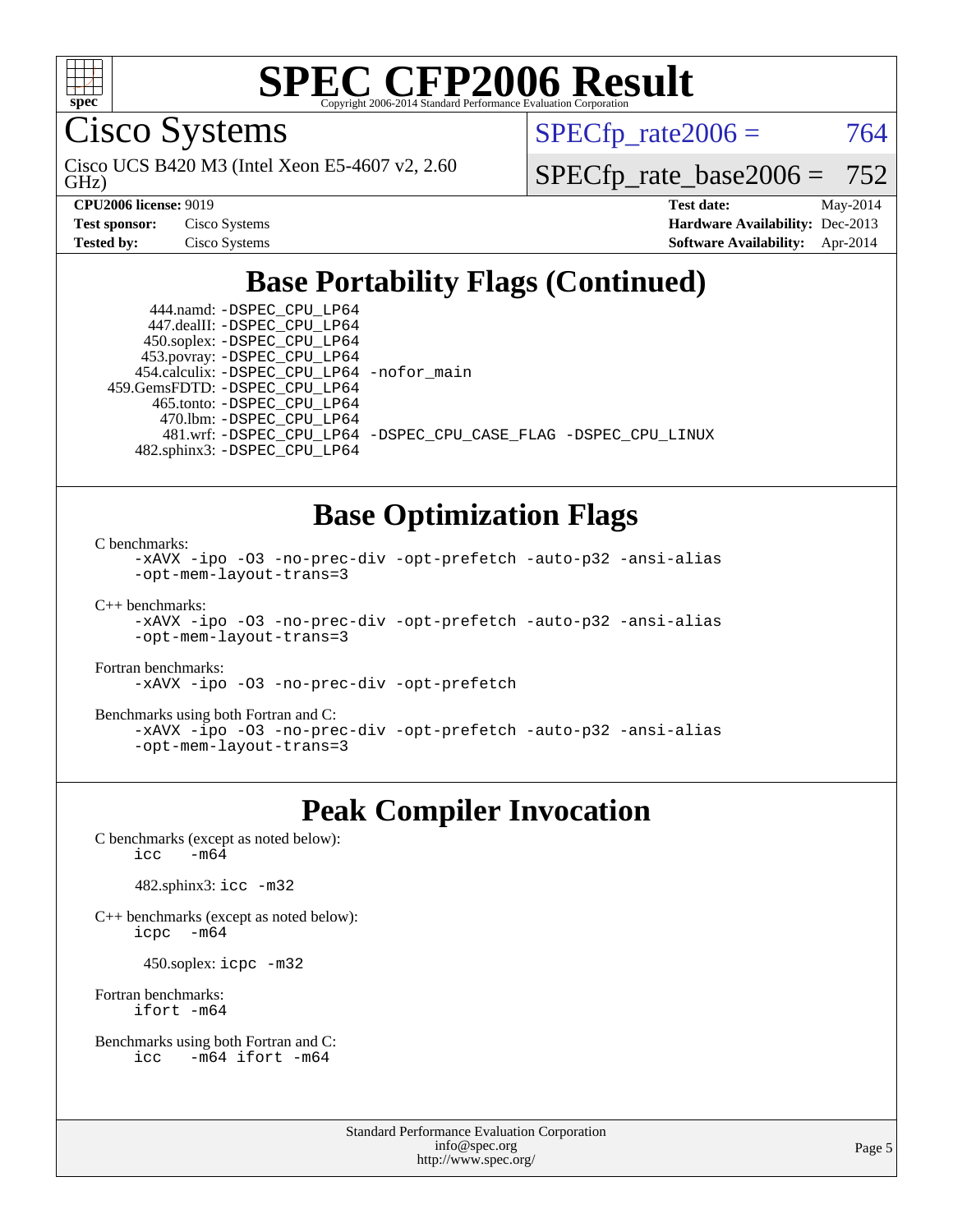

Cisco Systems

GHz) Cisco UCS B420 M3 (Intel Xeon E5-4607 v2, 2.60  $SPECTp\_rate2006 = 764$ 

[SPECfp\\_rate\\_base2006 =](http://www.spec.org/auto/cpu2006/Docs/result-fields.html#SPECfpratebase2006) 752

**[CPU2006 license:](http://www.spec.org/auto/cpu2006/Docs/result-fields.html#CPU2006license)** 9019 **[Test date:](http://www.spec.org/auto/cpu2006/Docs/result-fields.html#Testdate)** May-2014 **[Test sponsor:](http://www.spec.org/auto/cpu2006/Docs/result-fields.html#Testsponsor)** Cisco Systems **[Hardware Availability:](http://www.spec.org/auto/cpu2006/Docs/result-fields.html#HardwareAvailability)** Dec-2013 **[Tested by:](http://www.spec.org/auto/cpu2006/Docs/result-fields.html#Testedby)** Cisco Systems **[Software Availability:](http://www.spec.org/auto/cpu2006/Docs/result-fields.html#SoftwareAvailability)** Apr-2014

### **[Peak Portability Flags](http://www.spec.org/auto/cpu2006/Docs/result-fields.html#PeakPortabilityFlags)**

| 410.bwaves: -DSPEC CPU LP64                |                                                                |
|--------------------------------------------|----------------------------------------------------------------|
| 416.gamess: -DSPEC_CPU_LP64                |                                                                |
| 433.milc: -DSPEC CPU LP64                  |                                                                |
| 434.zeusmp: -DSPEC_CPU_LP64                |                                                                |
| 435.gromacs: -DSPEC_CPU_LP64 -nofor_main   |                                                                |
| 436.cactusADM: -DSPEC CPU LP64 -nofor main |                                                                |
| 437.leslie3d: -DSPEC CPU LP64              |                                                                |
| 444.namd: -DSPEC CPU LP64                  |                                                                |
| 447.dealII: -DSPEC CPU LP64                |                                                                |
| 453.povray: -DSPEC_CPU_LP64                |                                                                |
| 454.calculix: -DSPEC CPU LP64 -nofor main  |                                                                |
| 459.GemsFDTD: -DSPEC CPU LP64              |                                                                |
| 465.tonto: -DSPEC CPU LP64                 |                                                                |
| 470.1bm: - DSPEC CPU LP64                  |                                                                |
|                                            | 481.wrf: -DSPEC CPU_LP64 -DSPEC_CPU_CASE_FLAG -DSPEC_CPU_LINUX |

### **[Peak Optimization Flags](http://www.spec.org/auto/cpu2006/Docs/result-fields.html#PeakOptimizationFlags)**

[C benchmarks](http://www.spec.org/auto/cpu2006/Docs/result-fields.html#Cbenchmarks):

 433.milc: [-xAVX](http://www.spec.org/cpu2006/results/res2014q3/cpu2006-20140606-29836.flags.html#user_peakPASS2_CFLAGSPASS2_LDFLAGS433_milc_f-xAVX)(pass 2) [-prof-gen](http://www.spec.org/cpu2006/results/res2014q3/cpu2006-20140606-29836.flags.html#user_peakPASS1_CFLAGSPASS1_LDFLAGS433_milc_prof_gen_e43856698f6ca7b7e442dfd80e94a8fc)(pass 1) [-ipo](http://www.spec.org/cpu2006/results/res2014q3/cpu2006-20140606-29836.flags.html#user_peakPASS2_CFLAGSPASS2_LDFLAGS433_milc_f-ipo)(pass 2) [-O3](http://www.spec.org/cpu2006/results/res2014q3/cpu2006-20140606-29836.flags.html#user_peakPASS2_CFLAGSPASS2_LDFLAGS433_milc_f-O3)(pass 2) [-no-prec-div](http://www.spec.org/cpu2006/results/res2014q3/cpu2006-20140606-29836.flags.html#user_peakPASS2_CFLAGSPASS2_LDFLAGS433_milc_f-no-prec-div)(pass 2) [-opt-mem-layout-trans=3](http://www.spec.org/cpu2006/results/res2014q3/cpu2006-20140606-29836.flags.html#user_peakPASS2_CFLAGS433_milc_f-opt-mem-layout-trans_a7b82ad4bd7abf52556d4961a2ae94d5)(pass 2) [-prof-use](http://www.spec.org/cpu2006/results/res2014q3/cpu2006-20140606-29836.flags.html#user_peakPASS2_CFLAGSPASS2_LDFLAGS433_milc_prof_use_bccf7792157ff70d64e32fe3e1250b55)(pass 2) [-auto-ilp32](http://www.spec.org/cpu2006/results/res2014q3/cpu2006-20140606-29836.flags.html#user_peakCOPTIMIZE433_milc_f-auto-ilp32)

 $470$ .lbm: basepeak = yes

 482.sphinx3: [-xAVX](http://www.spec.org/cpu2006/results/res2014q3/cpu2006-20140606-29836.flags.html#user_peakOPTIMIZE482_sphinx3_f-xAVX) [-ipo](http://www.spec.org/cpu2006/results/res2014q3/cpu2006-20140606-29836.flags.html#user_peakOPTIMIZE482_sphinx3_f-ipo) [-O3](http://www.spec.org/cpu2006/results/res2014q3/cpu2006-20140606-29836.flags.html#user_peakOPTIMIZE482_sphinx3_f-O3) [-no-prec-div](http://www.spec.org/cpu2006/results/res2014q3/cpu2006-20140606-29836.flags.html#user_peakOPTIMIZE482_sphinx3_f-no-prec-div) [-opt-mem-layout-trans=3](http://www.spec.org/cpu2006/results/res2014q3/cpu2006-20140606-29836.flags.html#user_peakOPTIMIZE482_sphinx3_f-opt-mem-layout-trans_a7b82ad4bd7abf52556d4961a2ae94d5)  $-$ unroll2

[C++ benchmarks:](http://www.spec.org/auto/cpu2006/Docs/result-fields.html#CXXbenchmarks)

444.namd:  $-x$ AVX(pass 2)  $-p$ rof-gen(pass 1)  $-p$ po(pass 2)  $-03$ (pass 2) [-no-prec-div](http://www.spec.org/cpu2006/results/res2014q3/cpu2006-20140606-29836.flags.html#user_peakPASS2_CXXFLAGSPASS2_LDFLAGS444_namd_f-no-prec-div)(pass 2) [-opt-mem-layout-trans=3](http://www.spec.org/cpu2006/results/res2014q3/cpu2006-20140606-29836.flags.html#user_peakPASS2_CXXFLAGS444_namd_f-opt-mem-layout-trans_a7b82ad4bd7abf52556d4961a2ae94d5)(pass 2) [-prof-use](http://www.spec.org/cpu2006/results/res2014q3/cpu2006-20140606-29836.flags.html#user_peakPASS2_CXXFLAGSPASS2_LDFLAGS444_namd_prof_use_bccf7792157ff70d64e32fe3e1250b55)(pass 2) [-fno-alias](http://www.spec.org/cpu2006/results/res2014q3/cpu2006-20140606-29836.flags.html#user_peakCXXOPTIMIZE444_namd_f-no-alias_694e77f6c5a51e658e82ccff53a9e63a) [-auto-ilp32](http://www.spec.org/cpu2006/results/res2014q3/cpu2006-20140606-29836.flags.html#user_peakCXXOPTIMIZE444_namd_f-auto-ilp32)

 $447$ .dealII: basepeak = yes

 450.soplex: [-xAVX](http://www.spec.org/cpu2006/results/res2014q3/cpu2006-20140606-29836.flags.html#user_peakPASS2_CXXFLAGSPASS2_LDFLAGS450_soplex_f-xAVX)(pass 2) [-prof-gen](http://www.spec.org/cpu2006/results/res2014q3/cpu2006-20140606-29836.flags.html#user_peakPASS1_CXXFLAGSPASS1_LDFLAGS450_soplex_prof_gen_e43856698f6ca7b7e442dfd80e94a8fc)(pass 1) [-ipo](http://www.spec.org/cpu2006/results/res2014q3/cpu2006-20140606-29836.flags.html#user_peakPASS2_CXXFLAGSPASS2_LDFLAGS450_soplex_f-ipo)(pass 2) [-O3](http://www.spec.org/cpu2006/results/res2014q3/cpu2006-20140606-29836.flags.html#user_peakPASS2_CXXFLAGSPASS2_LDFLAGS450_soplex_f-O3)(pass 2) [-no-prec-div](http://www.spec.org/cpu2006/results/res2014q3/cpu2006-20140606-29836.flags.html#user_peakPASS2_CXXFLAGSPASS2_LDFLAGS450_soplex_f-no-prec-div)(pass 2) [-opt-mem-layout-trans=3](http://www.spec.org/cpu2006/results/res2014q3/cpu2006-20140606-29836.flags.html#user_peakPASS2_CXXFLAGS450_soplex_f-opt-mem-layout-trans_a7b82ad4bd7abf52556d4961a2ae94d5)(pass 2) [-prof-use](http://www.spec.org/cpu2006/results/res2014q3/cpu2006-20140606-29836.flags.html#user_peakPASS2_CXXFLAGSPASS2_LDFLAGS450_soplex_prof_use_bccf7792157ff70d64e32fe3e1250b55)(pass 2) [-opt-malloc-options=3](http://www.spec.org/cpu2006/results/res2014q3/cpu2006-20140606-29836.flags.html#user_peakOPTIMIZE450_soplex_f-opt-malloc-options_13ab9b803cf986b4ee62f0a5998c2238)

```
 453.povray: -xAVX(pass 2) -prof-gen(pass 1) -ipo(pass 2) -O3(pass 2)
          -no-prec-div(pass 2) -opt-mem-layout-trans=3(pass 2)
          -prof-use(pass 2) -unroll4 -ansi-alias
```
[Fortran benchmarks](http://www.spec.org/auto/cpu2006/Docs/result-fields.html#Fortranbenchmarks):

Continued on next page

Standard Performance Evaluation Corporation [info@spec.org](mailto:info@spec.org) <http://www.spec.org/>